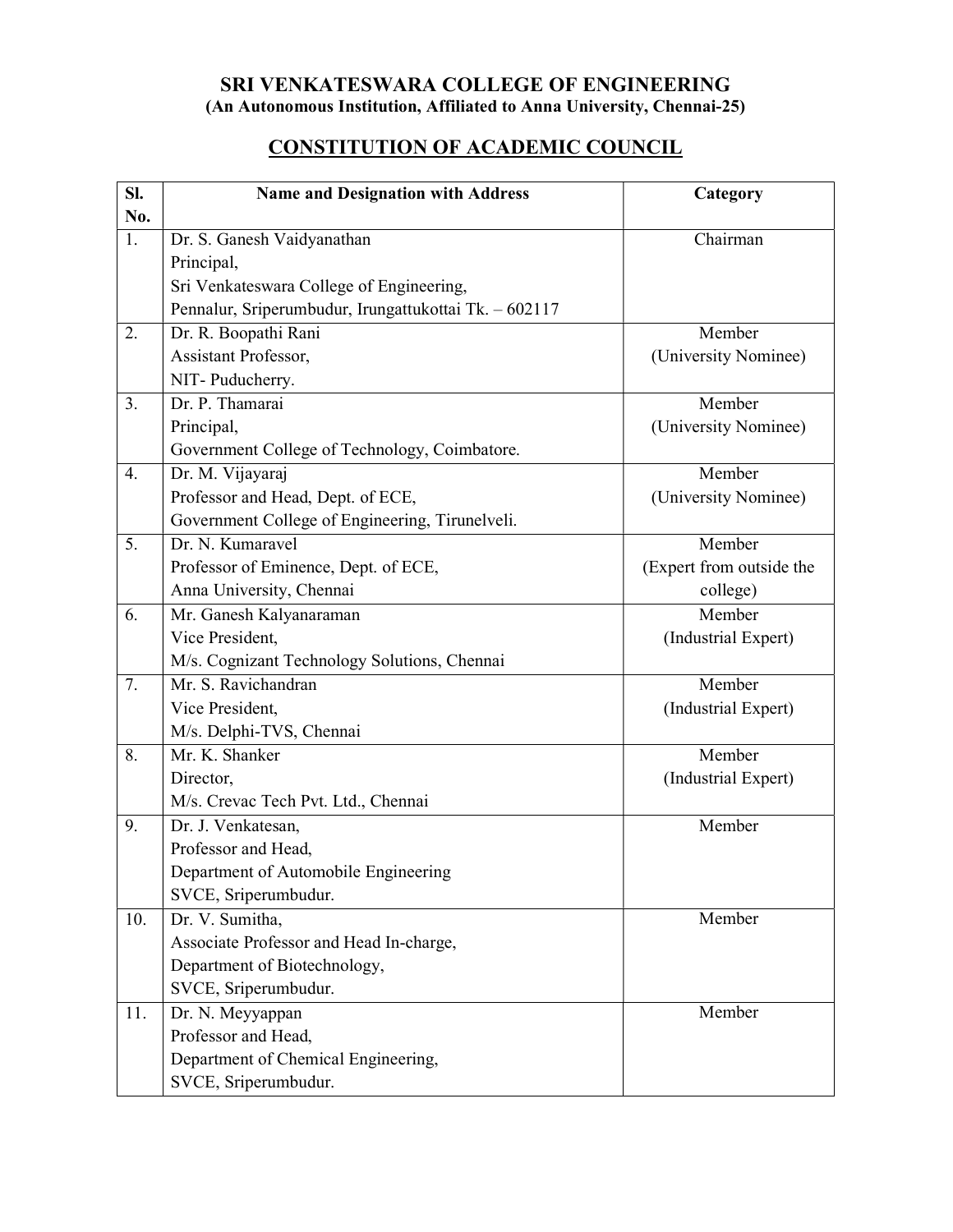| 12. | Dr. R. Kumutha,                                          | Member                   |
|-----|----------------------------------------------------------|--------------------------|
|     | Professor and Head,                                      |                          |
|     | Department of Civil Engineering,                         |                          |
|     | SVCE, Sriperumbudur.                                     |                          |
| 13. | Dr. R. Anitha,                                           | Member                   |
|     | Professor and Head,                                      |                          |
|     | Department of Computer science and Engineering,          |                          |
|     | SVCE, Sriperumbudur.                                     |                          |
| 14. | Dr. (Smt). K. R. Santha,                                 | Member                   |
|     | Professor and Head,                                      |                          |
|     | Department of Electrical and Electronics Engineering,    |                          |
|     | SVCE, Sriperumbudur.                                     |                          |
| 15. | Dr. S. Muthukumar,                                       | Member                   |
|     | Professor and Head,                                      |                          |
|     | Department of Electronics and Communication Engineering, |                          |
|     | SVCE, Sriperumbudur.                                     |                          |
| 16. | Dr. V. Vidhya,                                           | Member                   |
|     | Professor and Head In-Charge,                            |                          |
|     | Department of Information Technology,                    |                          |
|     | SVCE, Sriperumbudur.                                     |                          |
| 17. | Prof. S. Krishnan,                                       | Member                   |
|     | Professor and Head,                                      |                          |
|     | Department of Marine Engineering,                        |                          |
|     | SVCE, Sriperumbudur.                                     |                          |
| 18. | Dr. S. Ramesh Babu,                                      | Member                   |
|     | Professor and Head,                                      |                          |
|     | Department of Mechanical Engineering,                    |                          |
|     | SVCE, Sriperumbudur.                                     |                          |
| 19. | Dr. A. Bhaskaran,                                        | Member                   |
|     | Professor and Head,                                      |                          |
|     | Department of Applied Physics,                           |                          |
|     | SVCE, Sriperumbudur.                                     |                          |
| 20. | Dr. T. Murugavel                                         | Member                   |
|     | Professor and Head,                                      | (Teacher of the College) |
|     | Department of Humanities and Science,                    |                          |
|     | SVCE, Sriperumbudur.                                     |                          |
| 21. | Dr. K.S. Badrinathan                                     | Member                   |
|     | Professor of Mechanical Engineering,                     | (Teacher of the College) |
|     | Dean-Educational Development,                            |                          |
|     | SVCE, Sriperumbudur.                                     |                          |
| 22. | Dr. C. Gopinath                                          | Member                   |
|     | Associate Professor                                      | (Teacher of the College) |
|     | Department of Electrical and Electronics Engineering,    |                          |
|     | SVCE, Sriperumbudur.                                     |                          |
|     |                                                          |                          |